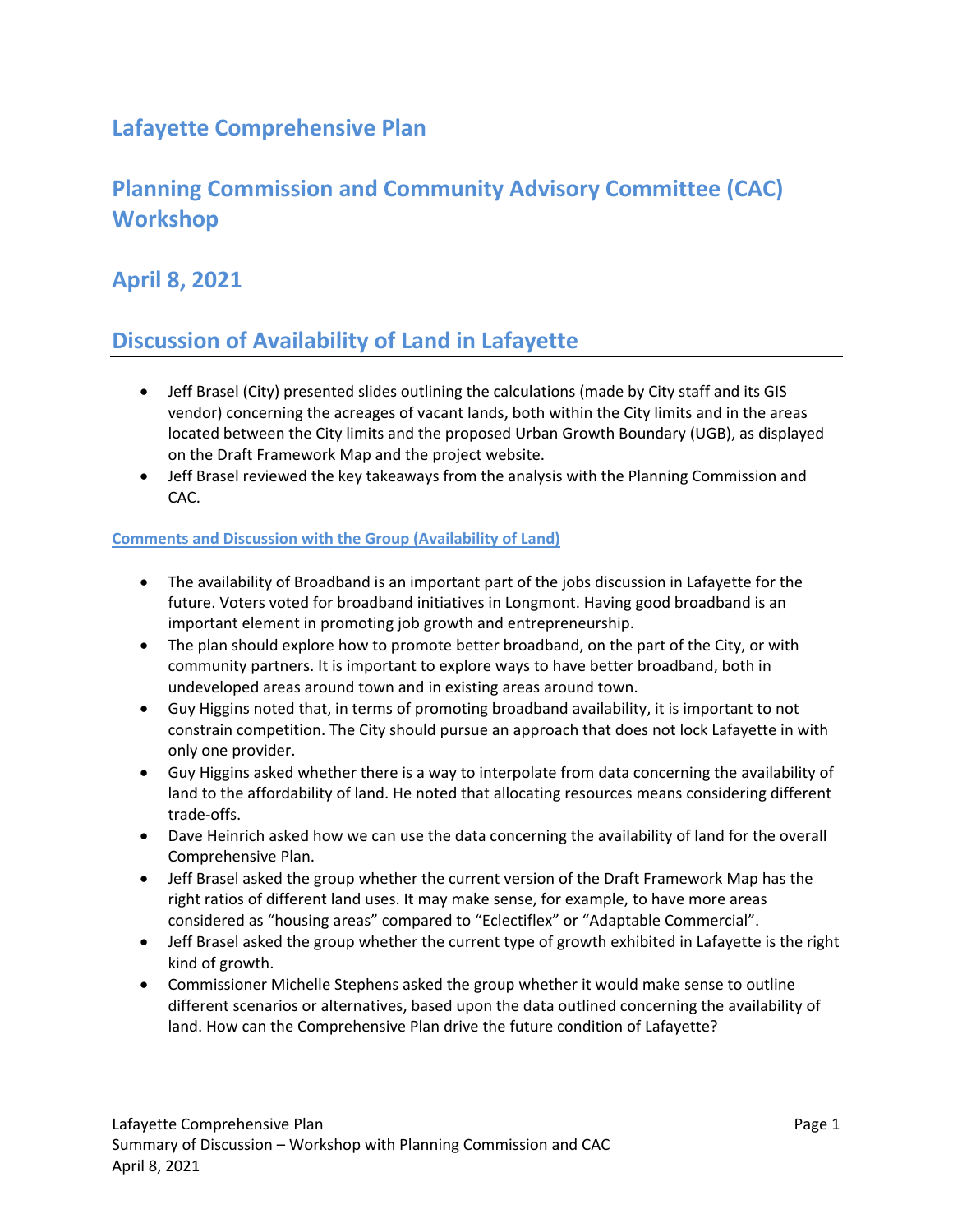- The plan should articulate the different kinds of places desired around Lafayette. It is important to consider how the boundaries of the Urban Growth Boundary influence the future, as well as how cooperative planning with other jurisdictions influences planning.
- The plan needs to articulate the things that we want to see in the future and avoid what we do not want.
- Commissioner Doug Godfrey asked whether there was a regional goal with regards to housing. He noted that as a community, we still have a considerable amount to do to reach our housing goals. Do we have enough land to achieve our goals with respect to affordable housing?
- Dave Heinrich noted that by examining the County's affordable housing goals, we can arrive at the numbers that we actually need to achieve, from a housing perspective. He indicated that truly addressing how important housing is, in the Comprehensive Plan, would be very beneficial.
- Jeff Brasel noted that the project team can examine the county's goals for housing and report back to the group at the next meeting, as this would entail a pretty simple calculation. Jeff also asked whether there would be opportunities to convert existing housing to affordable housing. He noted that the project team can perform limited calculations at this point and report back to the group.
- Karen Norback indicated that the Livable Lafayette effort already completed a lot of work concerning affordable housing. She indicated that the issue is not about building more housing, but instead it is about changing what the community already has for housing. She indicated that Livable Lafayette projected that Lafayette would provide 10 percent of the affordable housing units in Boulder County.
- Karen Norback also asked about the desired population of the community, at full build-out. She indicated that it would be good to articulate "this is where the community will be, at full build‐ out". She indicated that the community should have a discussion on this as part of the Comprehensive Plan effort.
- Jeff Brasel indicated that the existing growth management program (which limits the number of residential building permits) provides a hard number for the capacity for the community. It would be good to show what the current projects in the development program would produce (in terms of population and the rate of population growth). Jeff indicated that it may be fruitful to have a conversation about what the final population number should be for Lafayette.
- Lynn Riedel noted that the analysis of vacant lands (and eventual build‐out of various lands around Lafayette) should take floodplain areas out of the calculation (in terms of development capacity).
- Commissioner Joseph Smith commented that, ideally, the jobs offered in Lafayette would match the housing available for potential employees working in these communities. He wondered how other communities in Boulder County are meeting various housing goals.
- Adam Gianola asked whether the water and infrastructure capacity was sufficient to accommodate potential new construction, as outlined in the Comprehensive Plan. Jeff Brasel noted that the data generated from the analysis of available lands in Lafayette and surrounding areas could drive investments made by the City in water treatment, wastewater treatment, etc.
- In terms of new development, Karen Norback indicated that the City should be able to say "no" to particular projects for various reasons (x, y, z, etc.). Jeff Brasel indicated that, ideally, the City would instead say "yes" to particular projects for reaching goals or objectives outlined in the Comprehensive Plan (x, y, z, etc.).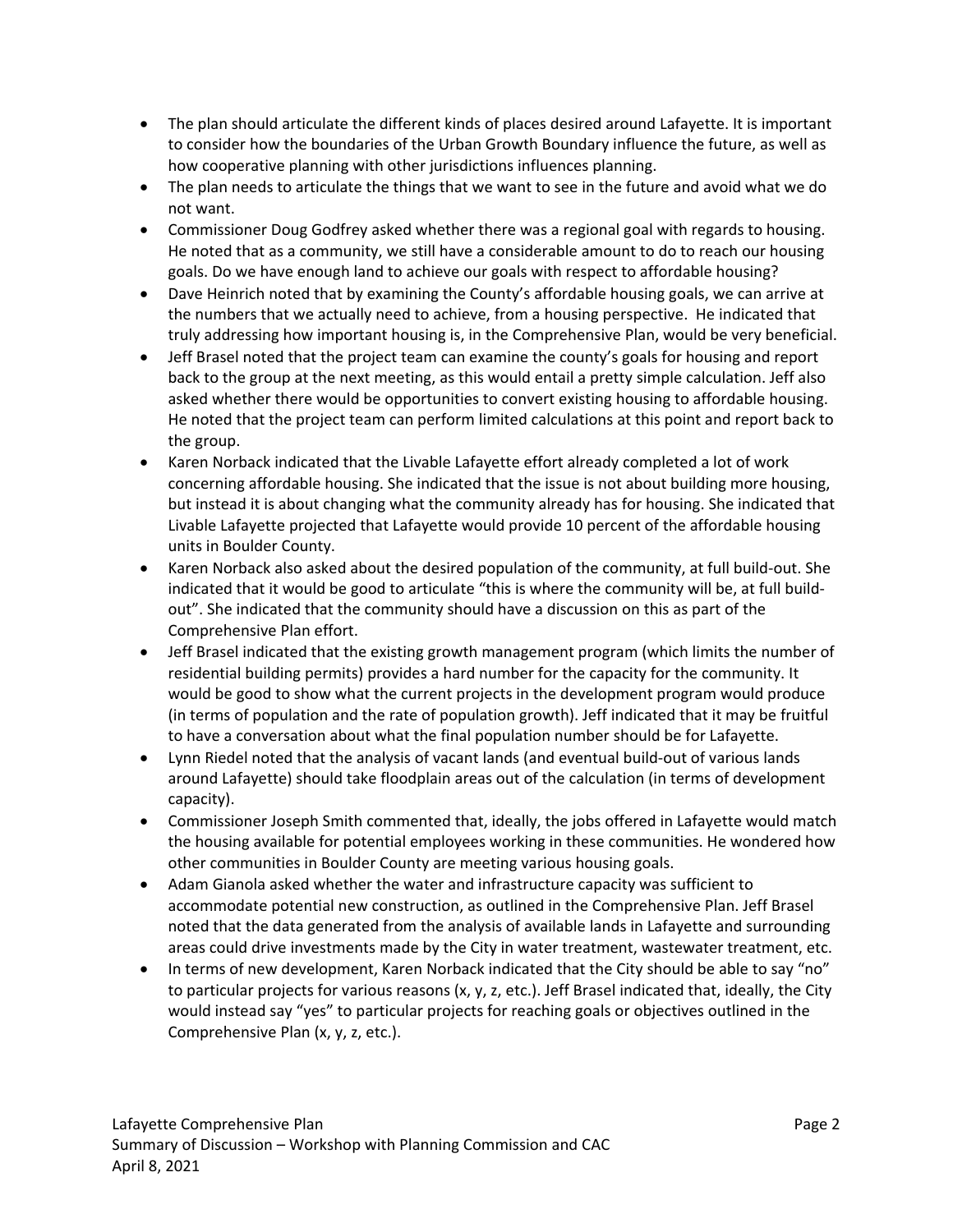Adam Gianola worries about the levels of detail that would be sufficient to include in the Comprehensive Plan. It would be good to specify the levels of guidance that we would like to see in the development code, for example.

### **Discussion of Urban Design Guidance**

Britt Palmberg of RICK, along with Brian Mooney of RICK, presented highlights of draft concepts for urban design guidance for the different typologies to be included in the Comprehensive Plan, and paused along the way to gather comments and questions from the group, as outlined below. Britt emphasized that there isn't a "right answer" or "wrong answer" to providing urban design guidance. He also noted that the information shared tonight represents just a first pass at urban design guidance for different typologies around Lafayette. Input from the Planning Commission, the CAC, and the broader community will shape the final version of urban design guidance to be included in the Comprehensive Plan document.

- Commissioner Godfrey asked whether we really anticipated that much change happening along Public Road. The group discussed how it would be important to include the right levels of detail for the Old Town area. Another key question would concern how to guide new projects to better fit in with what the Public Road area already has. Commissioner Godfrey asked about what is really missing in the Public Road area. He thought it would be good to provide guidance, for new construction projects in terms of how they would better fit in to the Old Town district. It will be important to merge the existing fabric of Public Road with new construction.
- Jeff Brasel indicated that "adaptive re-use" is perhaps an important principle to articulate in the plan.
- Guy Higgins indicated that the downtown district in Freeport, Maine provides a great example for Lafayette. He noted that while the Comprehensive Plan is looking at a 20 year horizon, the world is constantly changing. He thought that the plan should not be so detailed that it fails, in terms of practicality, as conditions change over time.
- It will be important to emphasize how what is built new should fit with what is already present in Lafayette.
- For the Eclectiflex category, we should add "light manufacturing" as a potential land use, as light manufacturing would fit well with what is already developed in the Eclectiflex areas.
- It may make sense to not have tall buildings located next to official open spaces. It may make more sense to promote a more gradual blending of land uses. For example, a development could include transitions from a four story building to nearby open space areas.
- The Lafayette community has a long list of needs, but only a finite amount of land available.
- Commissioner Godfrey asked whether we could more intentionally marry residential uses with other kinds of uses, within the Eclectiflex areas. Live/work units could serve as great intentional uses in this part of town.
- A member of the group commented that they liked the flexibility of the Adaptable Commercial category but were nervous about including residential within the category.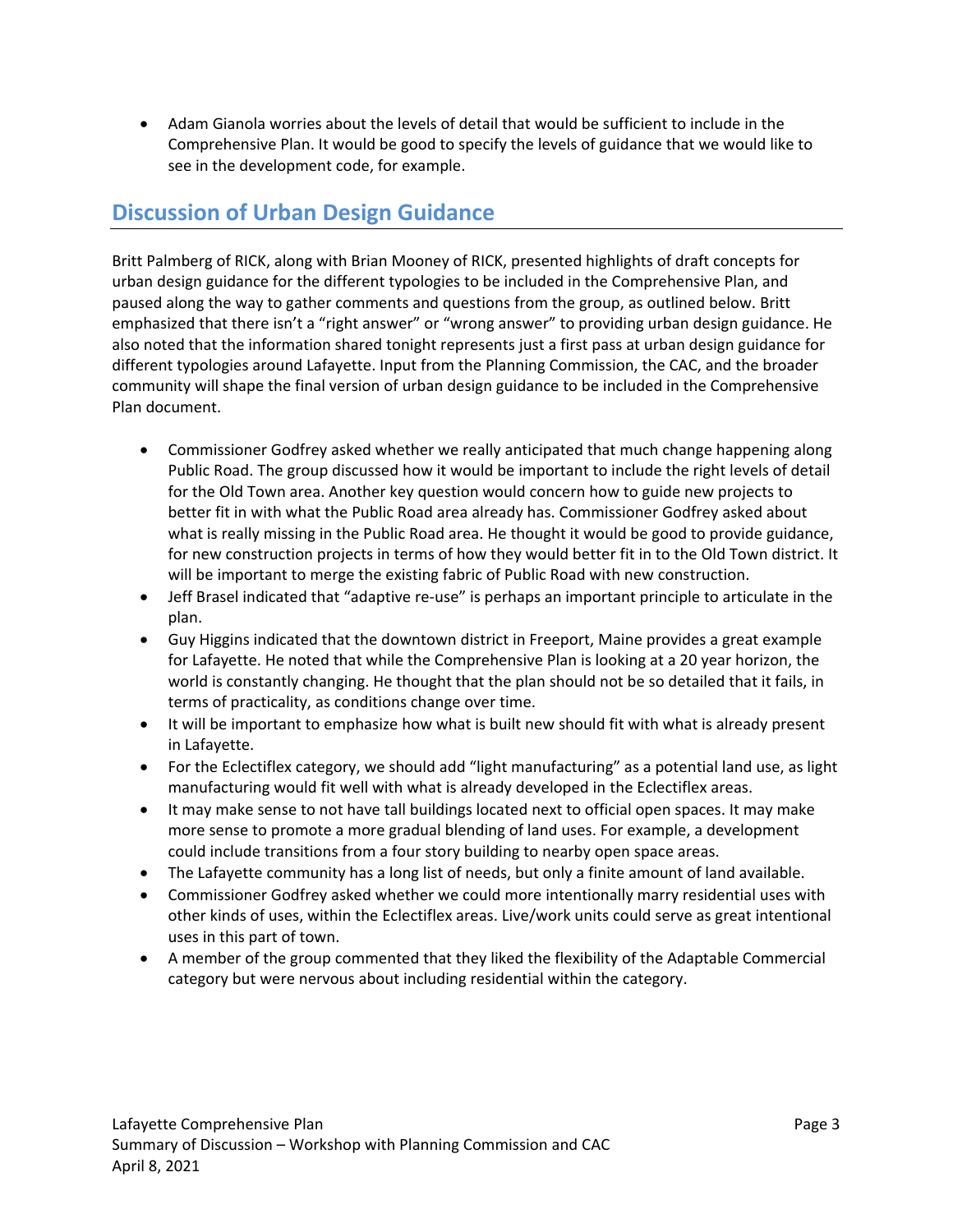#### **Discussion of Guidance for "Housing Areas" and the Mobile Home Transect**

- Guy Higgins indicated that he likes the concept of Accessory Dwelling Units (ADUs) but worries about the parking requirements associated with ADUs. He indicated that parking should be considered when planning for ADUs within housing areas.
- Guy Higgins also indicated that he was leery of tiny homes and wondered whether they were a fad.
- Adam Gianola wondered whether tiny homes could be included within mobile home areas. For example, could someone develop a "tiny home park" as opposed to a "mobile home park"? He asked the question whether tiny homes could be included within the mobile home transect.
- Commissioner Stephens asked whether a senior housing project could be combined with community facilities, as well as tiny homes, to complement the offerings of a senior housing project.
- Commissioner Godfrey commented that the orientation of housing within the "housing areas" transect (as outlined in the urban design guidance table) looked traditional or old school. He indicated that it needed to be more intentional in the layout of different housing areas, to achieve plan goals. Jeff Brasel responded that it may make sense to frame the language concerning housing areas in a different way to make housing areas more cohesive and integrated. Commissioner Godfrey indicated that it will be important to mention the quality of architecture, in formulating policies and recommendations for housing areas in the Comprehensive Plan.
- Karen Norback asked how tiny homes could be integrated into the broader community. Jeff Brasel responded that it may make sense to orient tiny homes in groupings of four units (four packs) in order to better integrate them into the broader community.
- Kim Dugan asked how the plan could provide flexibility to allow for the integration of tiny homes into single family areas. She indicated that she understands the bigger picture idea behind providing flexibility for different types of housing, in areas where certain units are not normally seen.
- In terms of the mobile home transect, the plan needs to talk about ownership of individual lots (by residents) as a separate topic.
- Adam Gianola indicated that there is concern about mobile home parks being removed around Lafayette in the future. It is important to explore ways to prevent a property owner from kicking all of the mobile home residents out of the community. It may make sense to have a specific zone designated for mobile homes or tiny homes.
- Jeff Brasel noted that it is important to orient housing areas around passive and active open spaces, as opposed to only around streets.
- In terms of planning for streets, the plan should also discuss the underground infrastructure of streets and how they can help spur equity, inclusivity, and other important tenets of the plan.

# **Discussion of Next Steps**

 The discussion of urban design guidance will continue at the next workshop held between the Planning Commission and CAC.